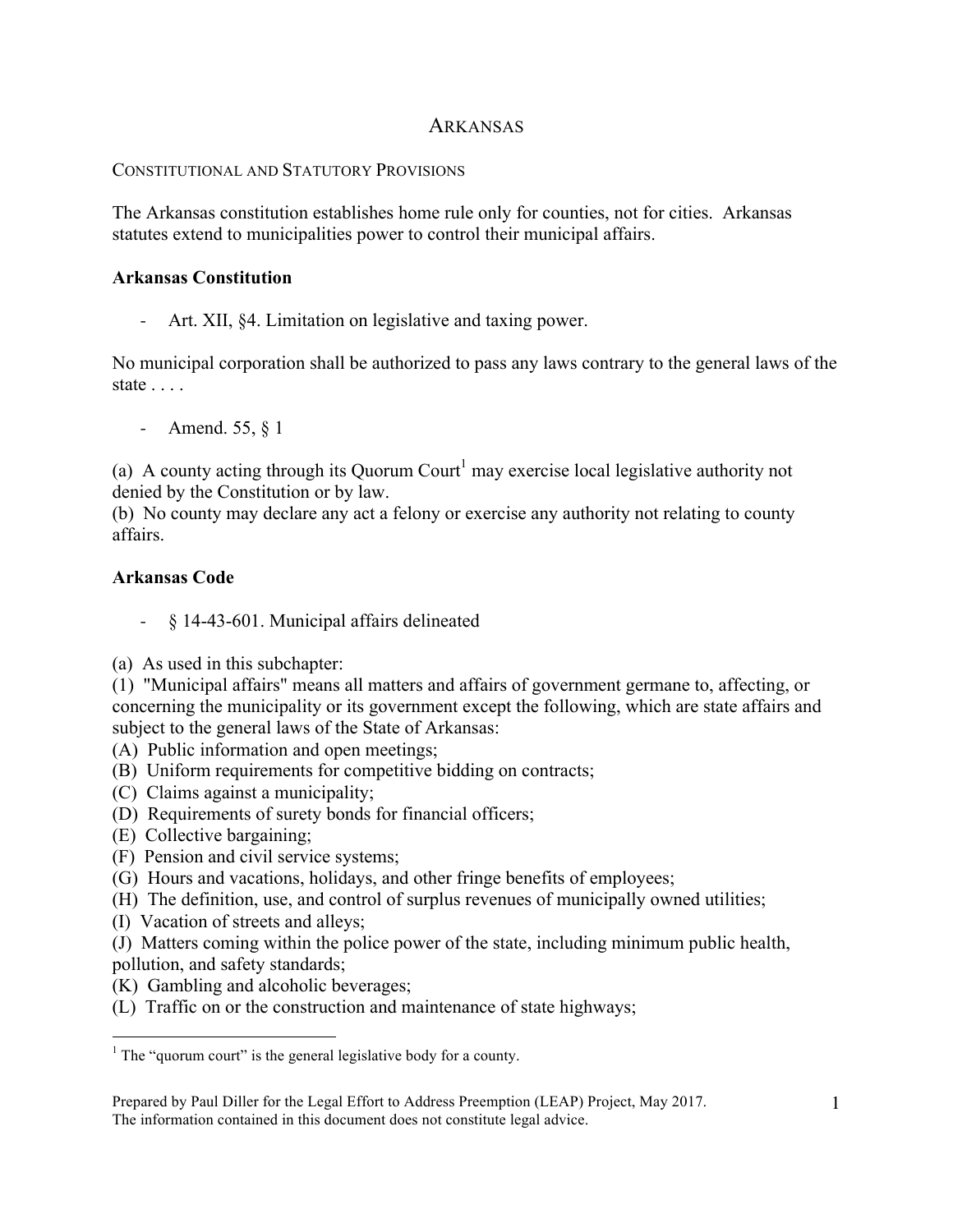(M) Regulations of intrastate commerce, including rates and terms of service of railroad, bus, and truck lines, cooperatives, and nonmunicipally owned utilities;

(N) The incorporation and merger of municipalities and annexation of territory to municipalities; and

(O) Procedure for the passage of ordinances by the governing body of the municipality

 $\frac{1}{2}$  § 14-43-602. Authority generally.

(a) A Municipality is authorized to perform any function and exercise full legislative power in any and all matters of whatsoever nature pertaining to its municipal affairs including, but not limited to, the power to tax.

(b) The rule of decision known as "Dillon's Rule" is inapplicable to the municipal affairs of municipalities.

- §§ 14-43-603 to 609 lay out further restrictions on municipalities, such as felonies, gambling, alcoholic beverages, taxation, income tax, regulation of prices, and public utilities and carriers.
- §14-43-610. Reservation of state power.

Nothing in this subchapter shall limit the power reserved to the General Assembly to specifically limit the exercise of any powers, functions, and authority granted in this subchapter.

## HOME RULE STRUCTURE, INCLUDING LACK OF IMMUNITY FROM STATE PREEMPTION

With respect to municipalities, Arkansas has a system of legislative home rule as established by statute. The statute seemingly presumptively delegates broad powers to cities, but at the same time, makes very clear that certain important powers, like "the police power," are "state affairs." By its text, therefore, there is some question whether cities would even have initiative authority in these excepted realms. Certainly, any state preemption of matters in these subject areas would trump local law. Indeed, the Arkansas Supreme Court has expressly noted that its statute "can best be characterized as a limited home rule statute."<sup>2</sup> "True home rule," by contrast, the court noted, "is found in state constitutions" where it establishes "a limitation of state legislative power."<sup>3</sup> Consistent with this reasoning, there are no court cases recognizing any local immunity to state override.

Home rule for counties has a firmer foundation in the state constitution, although even here, it is still limited to "county affairs" and subject to override by the state. There is limited case law on Amendment 55's meaning, which may indicate that counties in Arkansas have been loath to use

 $\frac{1}{2}$ <sup>2</sup> Paragould Cablevision v. City of Paragould, 809 S.W.2d 688, 693 (Ark. 1991).

<sup>3</sup> *Id.*

Prepared by Paul Diller for the Legal Effort to Address Preemption (LEAP) Project, May 2017. The information contained in this document does not constitute legal advice.